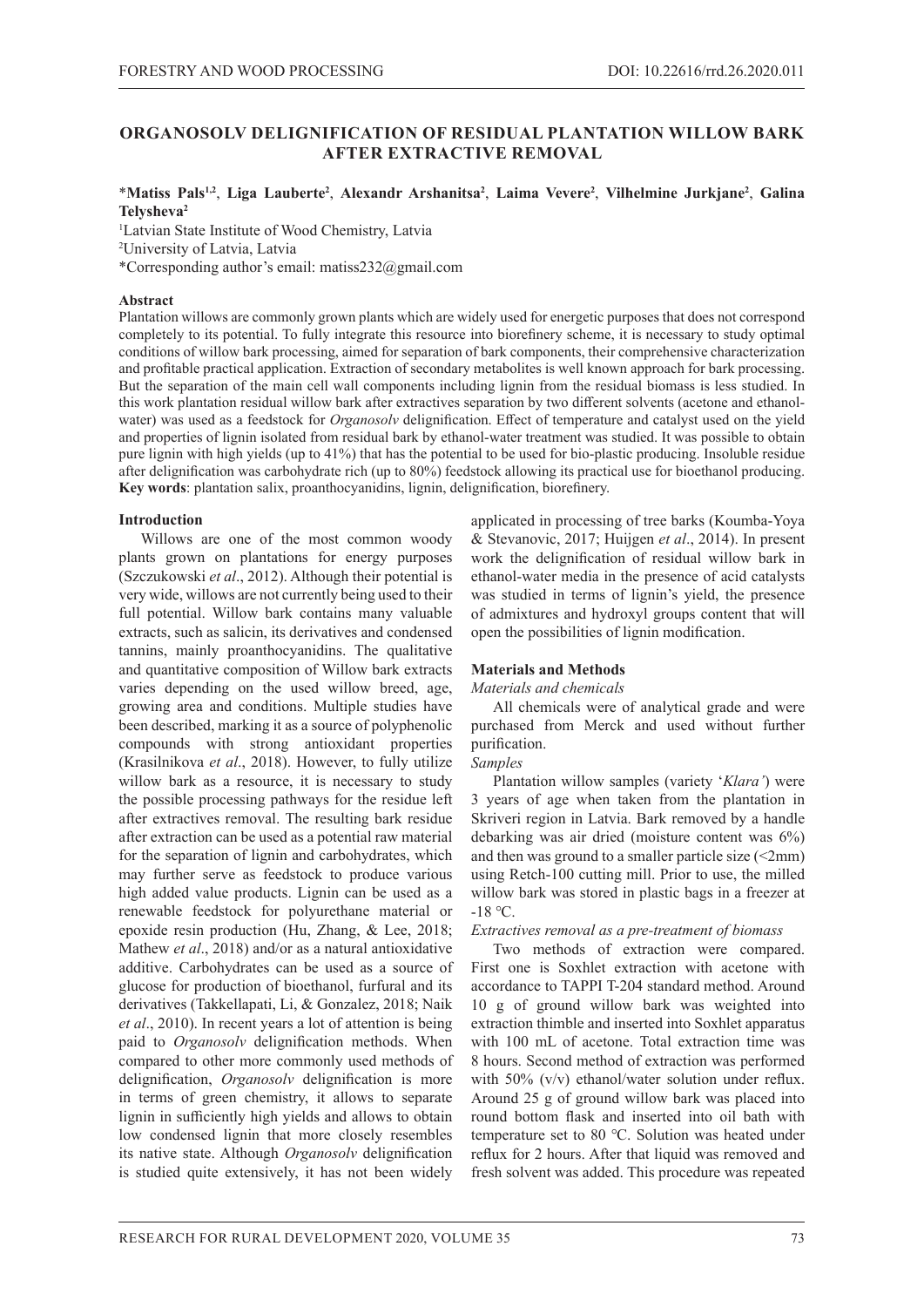Table 1

**Used delignification conditions**

| Abbreviation   | Extraction method           | Catalyst                  | t, $^{\circ}C$ |
|----------------|-----------------------------|---------------------------|----------------|
| K1             | Extraction with acetone     | 4,5 mmol FeCl,            | 190            |
| K <sub>2</sub> | Extraction with 50% ethanol | 4,5 mmol FeCl,            | 190            |
| K3             | Extraction with acetone     | 9 mmol FeCl,              | 215            |
| K4             | Extraction with 50% ethanol | 9 mmol FeCl,              | 215            |
| K5             | Extraction with acetone     | 15 mmol $H, SO$           | 190            |
| K6             | Extraction with 50% ethanol | 15 mmol H <sub>2</sub> SO | 190            |

4 times and solutions removed were combined. After each extraction, solvent was removed using rotary evaporation, and around 100 mL of water was added. After that extracts were freeze dried using HETO POWER Dry PL3000 freeze-dryer.

## *Analysis of separated extracts*

Folin–Ciocalteu method for determining total phenolic content in extracts and acid-butanol method for determining total proanthocyanidin content in extracts was performed as described in literature (Vieito *et al*., 2018). Identification of individual compounds in extracts were done using Waters Acquity H-Class UPLC system (USA) equipped with quaternary gradient pump, autosampler, temperaturecontrolled column department, diode array detector and Synapt G2-Si high resolution mass spectrometer (USA). CSH C18 (1.7 µm, 2.1 x 100 mm) column was used. Mobile phase consisted of 0.1% formic acid in water (A) and acetonitrile (B). Used ESI ions source, operated in negative ionisation mode. Identification of individual compounds were done by comparing obtained high resolution mass spectra with information available in Metlin database (Guijas *et al*., 2018). *Organosolv delignification*

25 g of extractives free willow bark, 250 mL of 50% (v/v) ethanol/water solution and given amount of catalyst were loaded into 1 L PARR 4848 high pressure reactor, followed by heating and mixing under pressurized conditions (Table 1)

After 90 minutes of treatment, delignified biomass was separated from liquor by filtering. Liquor was concentrated in rotary evaporator and lignin was precipitated in 600 mL of ice-cold water, then filtered and washed with water till pH=5 was reached. Remaining water-soluble fraction was freeze dried.

All acquired fractions were weighted after drying to determine full mass balance.

### *Analysis of separated fractions*

Klason and acid soluble lignin content were determined using standard method (TAPPI T-222) (TAPPI, 2011). Py-GC/MS was carried out as described previously by colleges (Ponomarenko *et al*., 2014).

The monomeric sugars content in biomass was determined by the gas chromatography (GC-FID) method as described in (Blakeney *et al*., 1983) with slight modifications. 10 mg of the sample was loaded into a screw tube,  $0.125$  ml of  $72\%$   $H_2SO_4$  was added and the mixture was incubated at room temperature for 3 h. Then, 3.5 ml of distilled water was added and then the mixture was incubated at 101 ℃ for 3 h. The cooled sample was neutralized with 0.32 ml of NH4 OH and 0.1 ml of methyl-α-D-glucopyranoside solution (20 mg ml<sup>-1</sup>) was added as an internal standard. 0.2 ml of the sample was taken, and 1 ml of 2% NaBH4 solution in dimethyl sulfoxide was added and the mixture was incubated at 40 ℃ for 90 min. The excess of  $N$ a $BH$ <sub>4</sub> was decomposed by adding 0.1 ml of glacial acetic acid. 2 ml of acetic anhydride and 0.2 ml of 1-methylimidazole were added to the solution and incubated at 40 ℃ for 10 min. Then, 5 ml of water was added, and the solution was extracted with 1 ml of  $CH_2Cl_2$  for 1 minute. The  $CH_2Cl_2$  layer was collected for GC analysis.

#### **Results and Discussion**

#### *Extraction results*

The yield of extractives' results as well as the total phenolics and total proanthocyanidins content in them are shown in Table 2. All experiments were done in triplicate, results shown with standard deviations.

Table 2

| Extraction method        | Amount of extractives, % | TPC, $\%$      | PAC. $%$       |
|--------------------------|--------------------------|----------------|----------------|
| Extraction with Acetone  | $17.8 \pm 0.3$           | $37.7 \pm 0.5$ | $23.2 \pm 0.5$ |
| Extraction with 50% EtOH | $36.1 \pm 0.5$           | $52.9 \pm 0.6$ | $27.9 \pm 0.4$ |

**The yield of extractives and their characteristic**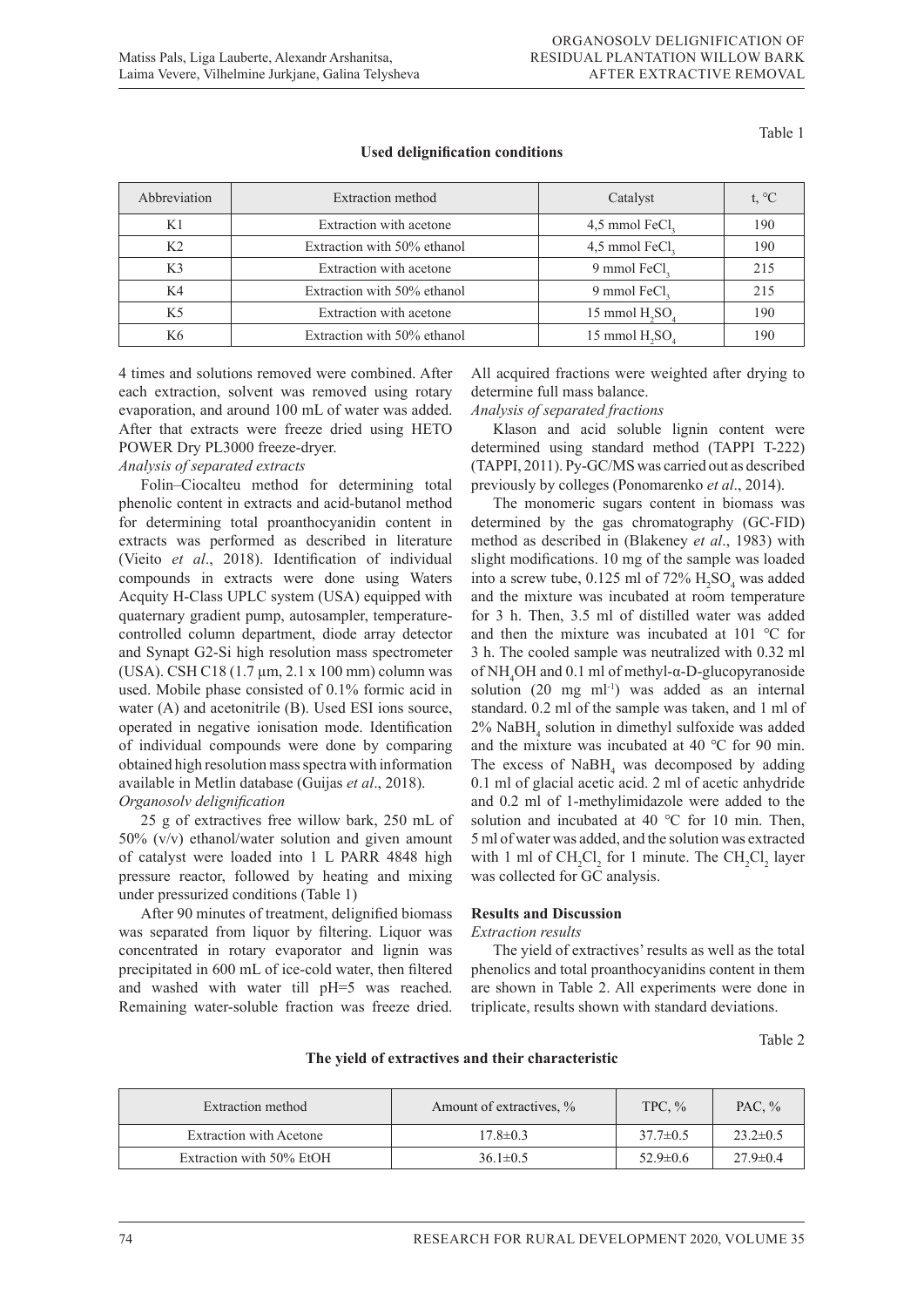

Figure 1. BPI chromatograms of separated extracts. (A) 50% v/v ethanol/water extract, (B) acetone extract.

Comparison of the extraction results shows that using 50% v/v ethanol/water as extraction solvent yielded 2 times more extractives than when using acetone. Although acetone is a semi-polar extraction solvent and can extract a broader range of compounds (11), this result indicates that the willow bark extractives are predominantly polar compounds.

Individual compounds were identified in the obtained extracts using the UHPLC-MSMS system. The obtained chromatograms are shown in Figure 1. The results show that the extract obtained with 50% v/v ethanol/water has more individual compounds, with a greater presence of both proanthocyanidins and salicylates.

Table 3

| No. | $[M-H]$ <sup>-</sup> | M <sup>2</sup> | Identification                     |  |
|-----|----------------------|----------------|------------------------------------|--|
| 1   | 305.066              | 261.075        | Gallocatechin                      |  |
| 2   | 593.130              | 305.057        | Epicatechin – gallocatechin dimer  |  |
| 3   | 881.193              | 289.076        | Epicatechin - gallocatechin trimer |  |
| 4   | 135.045              | 117.049        | 4-Hydroxyphenylacetaldehyde        |  |
| 5   | 577.135              | 289.077        | Epicatechin dimer                  |  |
| 6   | 289.073              | 245.082        | Epicatechin                        |  |
| 7   | 401.140              | 383.023        | Flavonoid glycoside                |  |
| 8   | 415.161              | 383.092        |                                    |  |
| 9   | 473.166              | 293.084        |                                    |  |
| 10  | 423.402              | 405.118        | Salicortin                         |  |
| 11  | 493.229              | 403.241        | Flavonoid glycoside                |  |
| 12  | 421.128              | 331.142        |                                    |  |
| 13  | 569.167              | 447.224        | Acetyl-tremulacin                  |  |

### **Identification of individual compounds**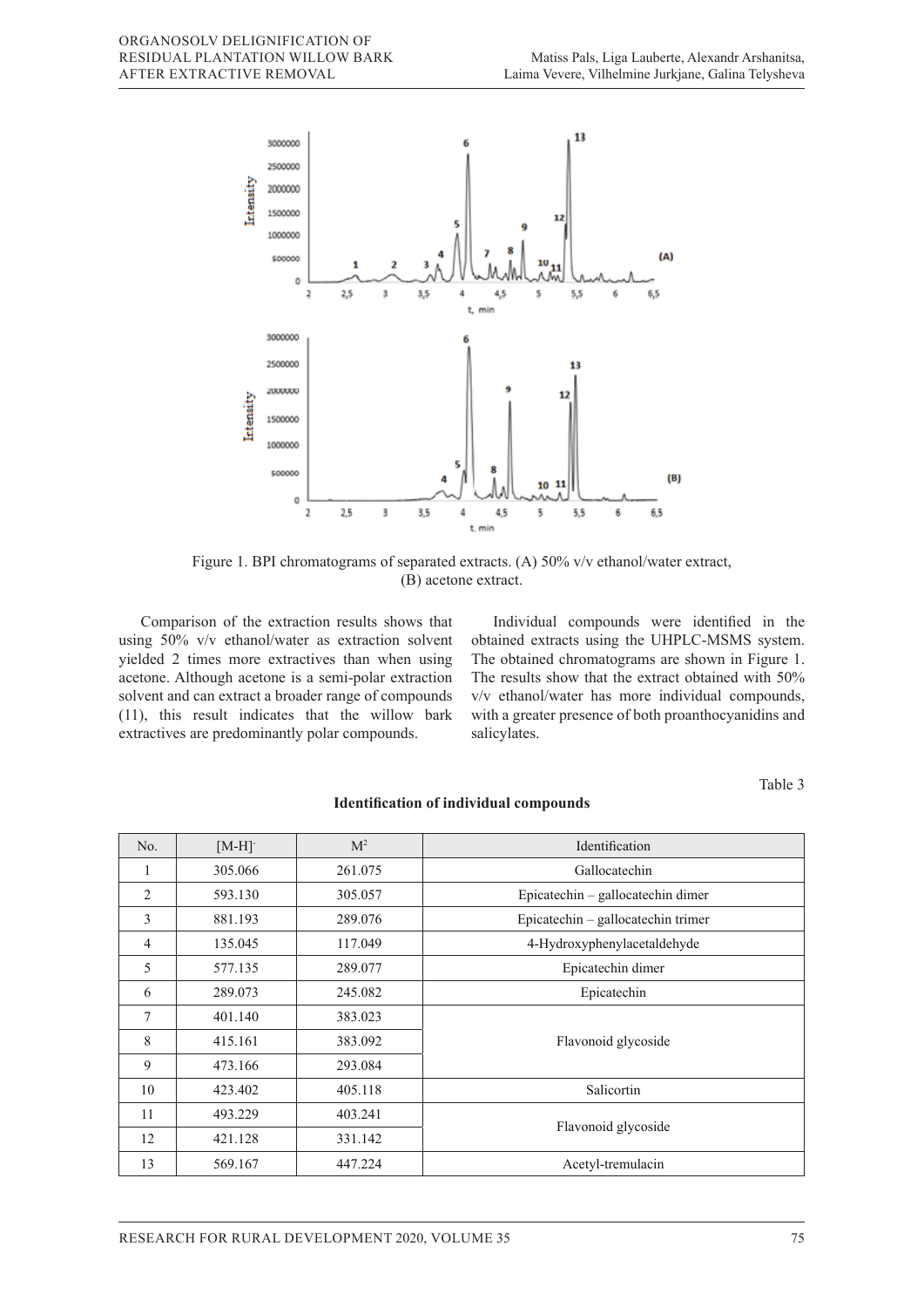| Sample                      | KL, $\%$       | ASL, $\%$     | Cellulose content, % | Ash content, %  |  |  |  |
|-----------------------------|----------------|---------------|----------------------|-----------------|--|--|--|
| Untreated bark              | $21.3 \pm 0.8$ | $4.7 \pm 0.2$ | $21.4 \pm 0.4$       | $2.15 \pm 0.05$ |  |  |  |
| Extracted with acetone      | $26.0 \pm 0.9$ | $3.8 \pm 0.2$ | $23.4 \pm 0.7$       | $2.44 \pm 0.06$ |  |  |  |
| Extracted with 50 % ethanol | $29.2 \pm 1.5$ | $3.47\pm0.14$ | $24.9 \pm 0.5$       | $2.32 \pm 0.06$ |  |  |  |

# **Composition of initial and extracted bark samples**



Figure 2. Mass balance of separated *Organosolv* fractions (abbreviations shown in Table 1).

In total 13 peaks were identified. The results obtained show that the predominant compounds of separate individual components from residual ba both extracts are proanthocyanidins as well as their after extractives removal, several delignification of the stractive stable from bark and the stractive stractives removal, several delignification board character are produced yamams as went as then<br>monomers, epicatechin and gallocatechin. Various flavonoids and their derivatives, as well as salicin derivatives such as salicortin and acetyl-tremulacin, are also observed. Peak identification is shown in Table 3 with observed [M-H] ion and most pronounced  $5^{\circ}$  with boselved fragment ion  $M^2$ . *S* with observed [M-H] fon and most pronounced<br>fragment ion M<sup>2</sup>.<br>Delignification of residual bark after extraction In total 13 peaks were identified. The results are more concentrated in residual biomass. To 11  $\frac{100}{1}$ 

For the residual bark after extractives removal, Klason lignin (KL), acid soluble lignin (ASL), cellulose and ash content were determined. All experiments were done in triplicate, results shown acetone pre-treated bark (Figures 2, 3). *P* seeming 1) with standard deviations. Obtained results are shown in Table 4.  $\frac{1}{2}$   $\frac{1}{2}$   $\frac{1}{2}$   $\frac{1}{2}$   $\frac{1}{2}$   $\frac{1}{2}$   $\frac{1}{2}$   $\frac{1}{2}$   $\frac{1}{2}$   $\frac{1}{2}$   $\frac{1}{2}$   $\frac{1}{2}$   $\frac{1}{2}$   $\frac{1}{2}$   $\frac{1}{2}$   $\frac{1}{2}$   $\frac{1}{2}$   $\frac{1}{2}$   $\frac{1}{2}$   $\frac{1}{2}$   $\frac{1}{2}$   $\frac{1}{2}$ 

Obtained results show that residual bark after Obtained Testins show that residual bark after Tormation of stable complex with phenone of homogeneous removal of extractives is a potential feedstock of lignin lignin origination extraction of which from bark and cellulose obtaining, since these main components acetone was less effective. removal of extractives is a potential reedstock of fight the lignin origination extraction of which from park

separate individual components from residual bark after extractives removal, several delignification experiments were performed. Delignification conditions under study and abbreviation of samples are presented in Table 1. The mass balance of delignification processing as well as precipitated lignin yields on KL lignin content in biomass were  $r_{\text{sum}}$  referred on  $r_{\text{max}}$  and  $r_{\text{sum}}$  constants contained (Figures 2, 3).

It was shown that the yield of lignin in the case of delignification of residual bark after extractives removal by ethanol pre-treatment was higher in comparison with that obtained by delignification of iplicate, results shown acetone pre-treated bark (Figures 2, 3). According to the data (Koumba-Yoya *et al*., 2017), this can be in Table 4. explained by partial deactivation of catalyst due to formation of stable complex with phenolic of non-<br>Obtained results show that residual bark after formation of stable complex with phenolic of nonlignin origination extraction of which from bark by acetone was less effective. (Figures 2, 3). According to the data (Koumba-Yoya *et al*., 2017), this can be explained by partial deactivation of removal of extractives is a potential reedstock of ngmin eighth origination extraction of which from bark by



Figure 3. The yields of Organosolv lignin on KL content in biomass (Abbreviations shown in Table 1).

components into the liquor. At higher temperature (215 ℃) the yield of precipitated lignin is decreased, but the

Table 4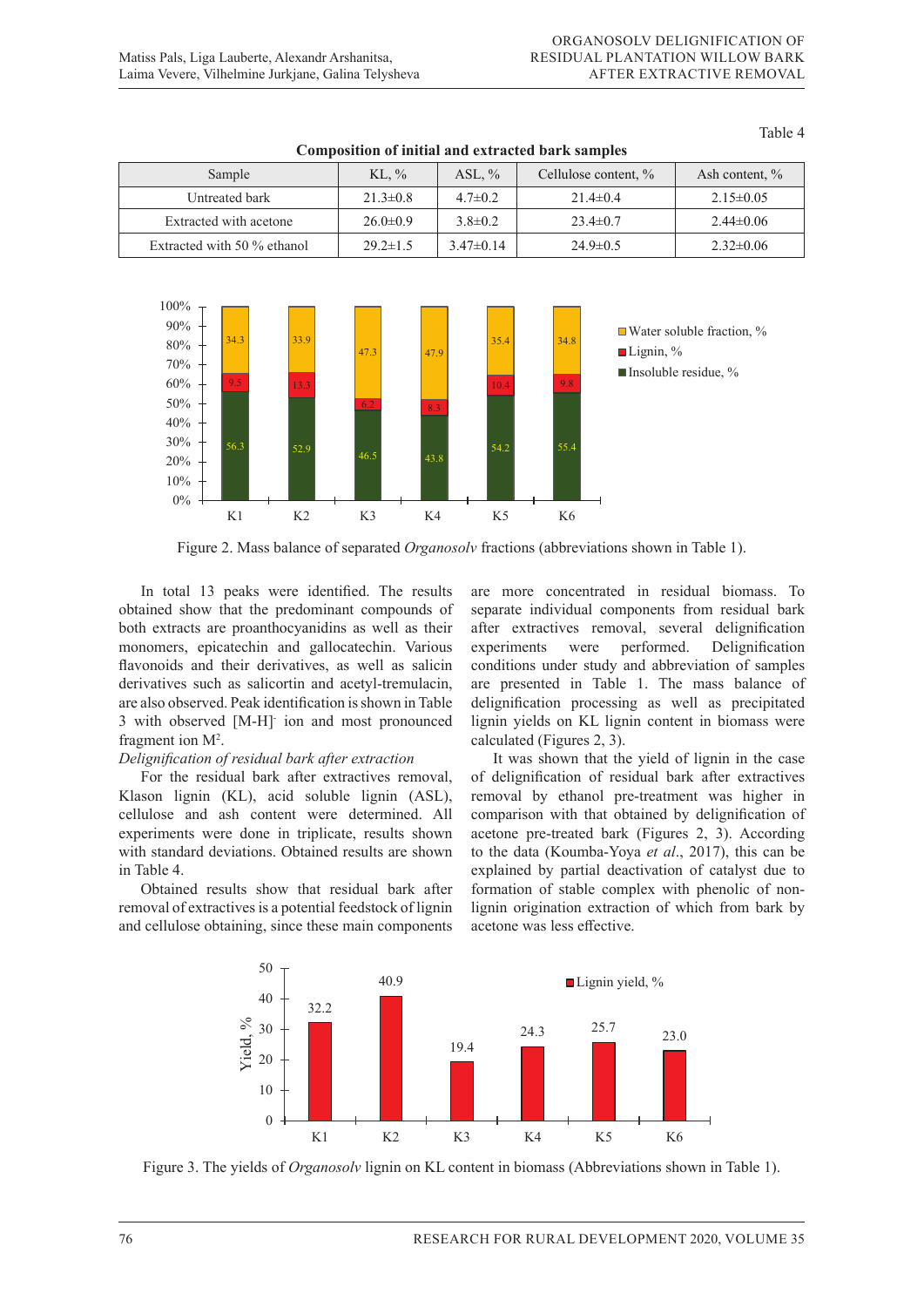

Figure 4. The relative content of lignin subunits in derived volatile products of lignin samples according to Py-GC/MS results.

amount of catalyst strongly promotes the transition of biomass components into the liquor. At higher temperature (215 °C) the yield of precipitated lignin is decreased, but the portion of products remaining in soluble state after lignin separation is increased significantly. Obviously, at high temperature solubilisation of hemicellulose and lignin in liquor is accompanied by their depolymerization. Noticeable higher positive effect of  $FeCl<sub>3</sub>$  catalyst in comparison with  $H_2SO_4$  on the yield of lignin was observed for bark residual after water-ethanol extraction. It was similar for both catalysts in case of acetone extracted bark. solutions attend by the lower portion of methoxylated by the lower portion of methoxylated accompanied by their depolymerization. Noticeable characterized by the lower portion of methoxylated I bout catalysts in case of accidite **relative content, %**

#### exuacied bark.<br>Analysis of obtained fractions 0<sub>D</sub>

in the range of 90–64.2%. The lignin, isolated by formation enhancing delignification using FeCl<sub>3</sub> as a catalyst, contained less of non-lignin admixtures. This was proven by GC-FID highest portion of methoxylated subunits in then of non-lignined admixtures. method. For lignin samples  $(K1-K4)$ , isolated using indicating lower potential to self-condensation and  $(K1-K4)$ , isolated using indicating lower potential to self-condensation and FeCl<sub>3</sub>, the presence of carbohydrates admixtures was therefore, high suitability for chemical modification  $F_{\text{F}}$ not observed. In lignin samples K5 and K6, isolated by and introducing in polymeric (polyepoxide sulphuric acid catalysed delignification, some content polyurethane) composition as a macromonome of carbohydrates was observed,  $(5.37\%$  For K5 and Other lignins take the middle between samples K 6.54% for K6), meaning their chemically bonded and K4 samples position in terms of methoxylated incorporation into the lignin matrix. Iignin content in them. rect<sub>1</sub>, the presence or carbohydrates admixtures was interested, ingli suitability for chemical modification  $\mathbf{u}$  $r$ e content content content content content content content content content content content content content content content content content content content content content content content content content content content

The increasing of delignification temperature and It was established that separated lignins are S/G/ The KL content in precipitated lignins varied of thermosets due to action as a promoter of ch It was established that separated lignins are S/G/H types of lignin, but the relative portion of different nents into the liquor. At higher lignin subunits in them is changed in comparatively wide range depending on delignification regimes that obviously will influence their transformation during further chemical modification (Figure 4). For example, it can be prognosticating that lignin  $(K3)$ , separated using enhanced amount of  $FeCl<sub>3</sub>$  is subunits, and therefore will be able for further undergoing of internal C-C condensation using free 3, 5 positions in aromatic ring. This transformation 5, 5 positions in aromatic ring. This dansformation Is not beneficial for further chemical modification<br>due to decrease of heat mobility of polymeric chains. Such a type of lignin could be used as an active filler of thermosets due to action as a promoter of char formation enhancing the fire retardance properties of material. On the contrary, the K4 sample has the highest portion of methoxylated subunits in them indicating lower potential to self-condensation and of carbohydrates admixtures was therefore, high suitability for chemical modification and introducing in polymeric (polyepoxide, polyurethane) composition as a macromonomer. Other lignins take the middle between samples K3 and K4 samples position in terms of methoxylated lignin content in them.  $\frac{1}{1}$  to dect iai iui iuitur<br>C1 iui iui r near n  $\frac{1}{16}$  chemical 1 y of polymeric cl



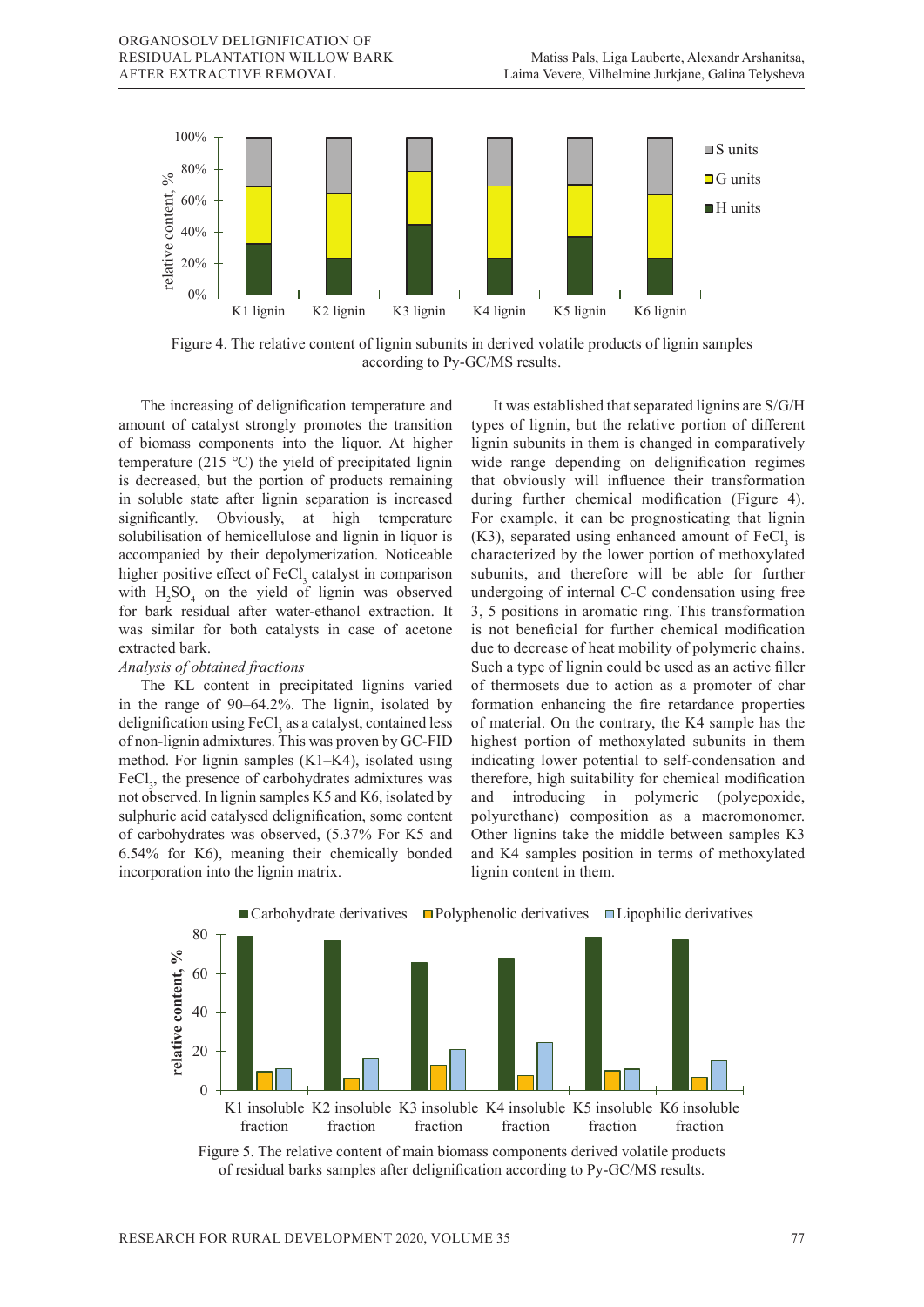The yield of insoluble part of dignified bark consisted between 45–55% on DM of extracts free bark. Therefore, the study of its composition for search of further valorisation is an important task in view of biorefinery approach.

It was determined by Py-GC/MS that residual biomass contains mainly (70**–**80%) carbohydrate derivatives with some admixture of lignin and lipophilic compounds, obviously, consisted mainly of polyesters of suberin and paraffin (Figure 5). GC-FID method used for carbohydrate determination in these residues shows that after complete hydrolysis they contain only glucose, indicating that carbohydrate component of insoluble residue consists mainly from cellulose. The data of residual bark composition allow to characterize it as promising feedstock highly reached with cellulose in comparison with initial wood biomass, thus suitable for micro cellulose and/or bioethanol production. Due to presence of high calorific lipophilic compounds in residual bark biomass, application of it for heat and energy production can be recognized as one more direction of extractives free delignified bark valorisation.

## **Conclusions**

1. The results obtained have shown that Plantation willow bark is a prospective renewable resource

that can be incorporated into biorefinery schemes for obtaining value products added of different use.

- 2. Both extracts isolated by acetone and 50% EtOH/water treatment of bark are rich with biologically active compounds - predominantly proanthocyanidins and salicin derivatives.
- 3. Residual bark after extractives removal can be further used as a feedstock for delignification. High purity (up to 90%), carbohydrate admixtures free lignins can be obtained by delignification performed at 190–215 °C, using 50% ethanol/ water solution in the presence of  $FeCl<sub>3</sub>$  as a catalyst.
- 4. The isolated lignins have a potential to be used as a macromonomer in polyepoxide and polyurethanes compositions.
- 5. Insoluble residue after delignification is highly enriched with cellulose (up to 80%) and could be used as a source of micro cellulose and/or hydrolysis feedstock, or as a solid biofuel source.

## **Acknowledgements**

This study was financially supported by the Bioeconomic grant 'LignoBark' from the Latvian State Institute of Wood Chemistry

# **References**

- Blakeney, A.B., Harris, P.J., Henry, R.J., & Stone, B.A.A. (1983). Simple and Rapid Preparation of Alditol Acetates for Monosaccharide Analysis. *Carbohydr. Res.* 113(2), 291–299. DOI: 10.1016/0008- 6215(83)88244-5.
- Guijas, C., Montenegro-Burke, J.R., Domingo-Almenara, X., Palermo, A., Warth, B., Hermann, G., Koellensperger, G., Huan, T., Uritboonthai, W., & Aisporna, A.E. (2018). METLIN: A Technology Platform for Identifying Knowns and Unknowns. *Anal. Chem.* 90(5), 3156–3164. DOI: 10.1021/acs. analchem.7b04424.
- Huijgen, W.J.J., Telysheva, G., Arshanitsa, A., Gosselink, R.J.A., & de Wild, P.J. (2014). Characteristics of Wheat Straw Lignins from Ethanol-Based Organosolv Treatment. *Ind. Crops Prod.* 59, 85–95. DOI: 10.1016/j.indcrop.2014.05.003.
- Hu, J., Zhang, Q., & Lee, D.J. (2018). Kraft Lignin Biorefinery: A Perspective. *Bioresour. Technol.* 247, 1181– 1183. DOI: 10.1016/j.biortech.2017.08.169.
- Koumba-Yoya, G., & Stevanovic, T. (2017). Transformation of Sugar Maple Bark through Catalytic Organosolv Pulping. *Catalysts*. 7(10), 294. DOI: 10.3390/catal7100294.
- Krasilnikova, J., Lauberte, L., Stoyanova, E., Abadjieva, D., Chervenkov, M., Mori, M., De Paolis, E., Mladenova, V., Telysheva, G., & Botta, B. (2018). Oregonin from Alnus Incana Bark Affects DNA Methyltransferases Expression and Mitochondrial DNA Copies in Mouse Embryonic Fibroblasts. *J. Enzyme Inhib. Med. Chem*. 33(1), 1055–1063. DOI: 10.1080/14756366.2018.1476504.
- Mathew, A.K., Abraham, A., Mallapureddy, K.K., & Sukumaran, R.K. (2018). Waste Biorefinery. India: Elsevier. DOI: 10.1016/B978-0-444-63992-9.00009-4.
- Naik, S.N., Goud, V.V., Rout, P.K., & Dalai, A.K. (2010). Production of First and Second Generation Biofuels: A Comprehensive Review. *Renew. Sust. Energ. Rev.* 14(2), 578–597. DOI: 10.1016/j.rser.2009.10.003.
- Ponomarenko, J., Dizhbite, T., Lauberts, M., Viksna, A., Dobele, G., Bikovens, O., & Telysheva, G. (2014). Characterization of Softwood and Hardwood Lignoboost Kraft Lignins with Emphasis on Their Antioxidant Activity. *BioResources*. 9(2), 2051–2068. DOI: 10.15376/biores.9.2.2051-2068.
- Szczukowski, S., Tworkowski, J., Klasa, A., & Stolarski, M. (2012). Productivity and Chemical Composition of Wood Tissues of Short Rotation Willow Coppice Cultivated on Arable Land. *Rostl. Výroba*. 48(9), 413–417.